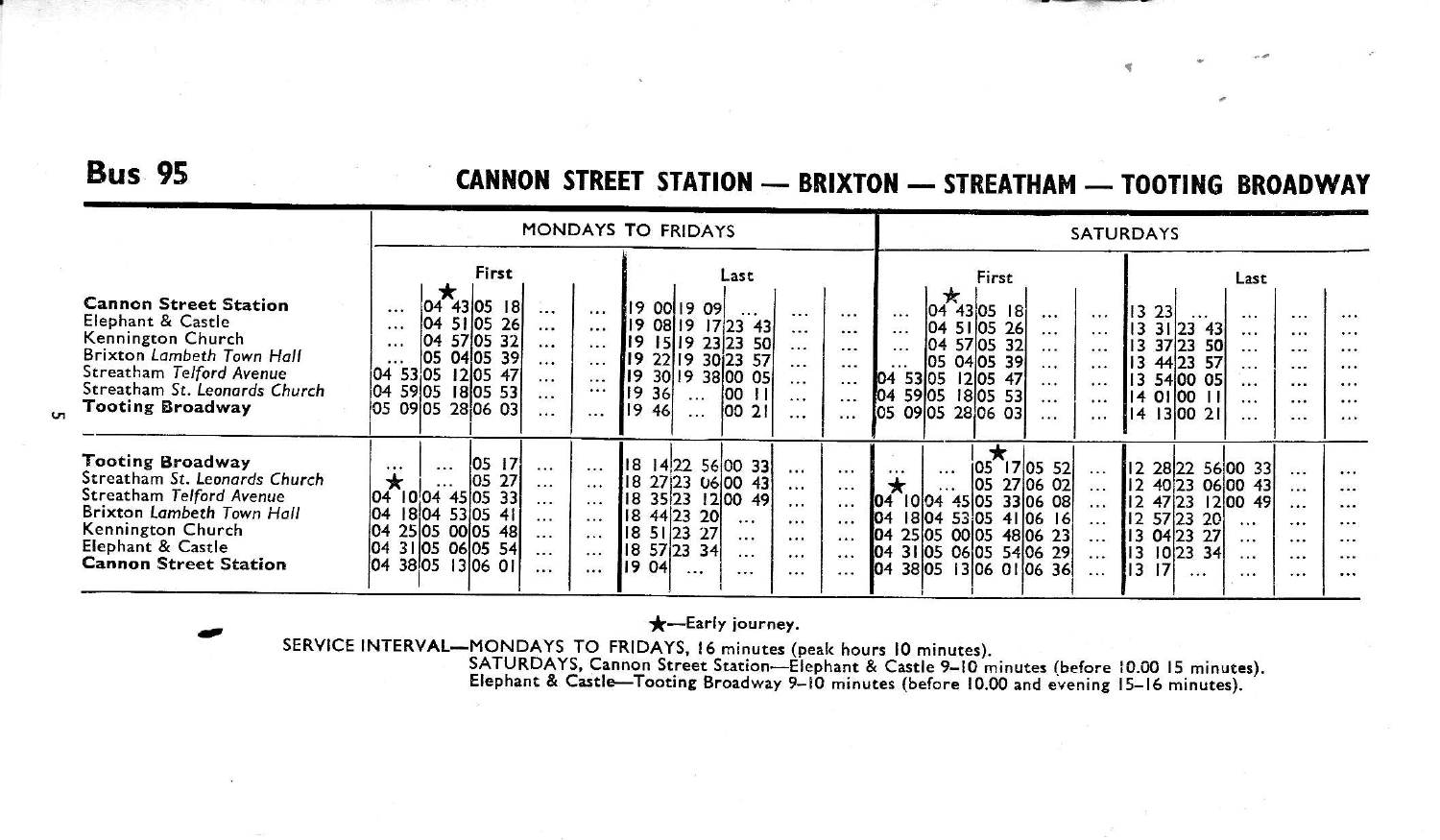## **Bus 95**

### **ALDGATE - BRIXTON - STREATHAM**

|                                                                                                                                                                                                                                     | <b>SUNDAYS</b>                                                                                                                                                                                                                                                                                                                                                                                                                                                           |                                                                                                                                                                                                                                                                      |                                                                                                                                                                                                                                                                                                                                                                                                       |                                                                                                                                                                                              |
|-------------------------------------------------------------------------------------------------------------------------------------------------------------------------------------------------------------------------------------|--------------------------------------------------------------------------------------------------------------------------------------------------------------------------------------------------------------------------------------------------------------------------------------------------------------------------------------------------------------------------------------------------------------------------------------------------------------------------|----------------------------------------------------------------------------------------------------------------------------------------------------------------------------------------------------------------------------------------------------------------------|-------------------------------------------------------------------------------------------------------------------------------------------------------------------------------------------------------------------------------------------------------------------------------------------------------------------------------------------------------------------------------------------------------|----------------------------------------------------------------------------------------------------------------------------------------------------------------------------------------------|
| <b>Aldgate Minories Bus Station</b><br>Bank<br>Cannon Street Station<br>Elephant & Castle<br>Kennington Church<br>Brixton Lambeth Town Hall                                                                                         | First<br>1006<br><br><br>$\cdots$<br><br>10<br>$\star$<br>$\cdots$<br>$\cdots$<br>$\cdots$<br>22<br>$0727 + 1013$<br>06<br>$\cdots$<br>$\cdots$<br>30<br>07<br>20<br>35 I<br>10<br>06<br>$\cdots$<br>$\cdots$<br>36<br>07<br>10 26<br>41<br>106<br>$\cdots$<br><br>43<br>106<br>07<br>$\star$<br>33<br>48<br>10<br>                                                                                                                                                      | $\mathbf{r}$<br><br>$\cdots$<br>$\cdots$<br><br>$\cdots$<br><br><br>$\cdots$<br>$\cdots$<br>$\cdots$<br><br>$\cdots$<br>$\cdots$<br><br><br><br><br>$\ddotsc$<br><br><br>$\cdots$<br>$\cdots$<br>                                                                    | Last<br>57<br>14<br><br><br><br>$\cdots$<br>02<br>15<br>$\cdots$<br><br><br><br>$+15$<br>04<br>$\cdots$<br><br><br><br>43<br>23<br>15<br>23 54<br>п<br>$\cdots$<br><br>23<br>17<br>50 00 01<br>15<br>$\cdots$<br><br>23<br>15<br>100 08<br>24<br>57<br>$\cdots$<br>$\cdots$                                                                                                                           | $\cdots$<br><br><br><br><br><br><br><br>$\cdots$<br>$\cdots$<br><br><br><br><br>$\cdots$<br><br>$\cdots$<br>$\cdots$<br><br>$\cdots$<br>$\cdots$<br><br>$\cdots$<br>                         |
| Streatham Telford Avenue<br>Streatham St. Leonards Church<br><b>Streatham Garage</b>                                                                                                                                                | 2806<br>5107<br>07<br> 4<br>56<br>1041<br>105<br>05<br>3306<br>56 07<br>19<br>08<br>10 46<br>. וס י<br>los<br>08<br>35 06 58 07 21<br>10 48<br>03                                                                                                                                                                                                                                                                                                                        | <br><br><br>$\cdots$<br>$\cdots$<br><br><br><br><br>$\cdots$<br><br>                                                                                                                                                                                                 | 00 06 00 17<br>15<br>32<br>$\cdots$<br>$\cdots$<br>37 <sub>1</sub><br>$\infty$<br>15<br>$\mathbf{H}$<br><br>$\cdots$<br>$\cdots$<br>00<br>1539<br>13<br><br><br>                                                                                                                                                                                                                                      | <br><br>$\cdots$<br>$\cdots$<br><br><br><br><br>$\cdots$<br><br><br>                                                                                                                         |
| <b>Streatham Garage</b><br>Streatham St. Leonards Church<br>Streatham Telford Avenue<br>Brixton Lambeth Town Hall<br>Kennington Church<br>Elephant & Castle<br>Cannon Street Station<br>Bank<br><b>Aldgate Minories Bus Station</b> | $\star$<br>107<br>07<br>09<br>18<br>42<br>105<br>$\cdots$<br>$\cdots$<br>los<br>107<br>09<br>09<br>20<br>44<br><br>los<br>54 07<br>09<br>25<br>14<br>49106<br>$\cdots$<br>105<br>57 07 02 07 22<br>33<br>09<br>$\cdots$<br>29<br>09 07<br>09<br>106<br>04 07<br>40<br>$\cdots$<br>10l07<br>35 <sub>1</sub><br>09<br>1507<br>106<br>46<br><br>1707<br>22 07<br>106<br>$42 + 09$<br>53<br><br>09<br>54<br><br><br><br>$\cdots$<br>10<br>$^{\circ}$<br>$\cdots$<br><br><br> | $\cdots$<br><br><br><br><br><br>$\cdots$<br><br><br>$\cdots$<br><br><br>$\cdots$<br><br>$\cdots$<br><br><br>$\cdots$<br><br><br>$\cdots$<br>$\cdots$<br><br>$\cdots$<br>$\cdots$<br><br><br>$\cdots$<br>$\cdots$<br><br><br>$\cdots$<br>$\cdots$<br>$\cdots$<br><br> | 09<br>23<br>17 00 20<br>$\overline{14}$<br>$\cdots$<br><br>23<br>19 00 22<br>$\mathbf{H}$<br>14<br><br><br>23<br>24 00 27<br> 6 <br>14<br>$\cdots$<br><br>23 33<br>24<br>14<br>$\cdots$<br><br><br>23<br>40<br>31<br>$\overline{14}$<br><br><br><br>23 47<br>37<br>14<br><br>$\cdots$<br><br>44<br>14<br><br><br>$\cdots$<br><br>45<br>14<br>$\cdots$<br><br><br><br>52<br>14<br><br><br><br>$\cdots$ | <br><br><br><br><br><br><br><br><br><br><br><br>$\cdots$<br><br><br>$\cdots$<br><br><br>$\cdots$<br><br><br><br><br>$\cdots$<br><br>$\cdots$<br><br><br><br><br>$\cdots$<br><br><br><br><br> |

\*-Individual early journey.

+-Time at Cannon Street Queen Street.

SERVICE INTERVAL-15 minutes (before 10.00 20-21 minutes).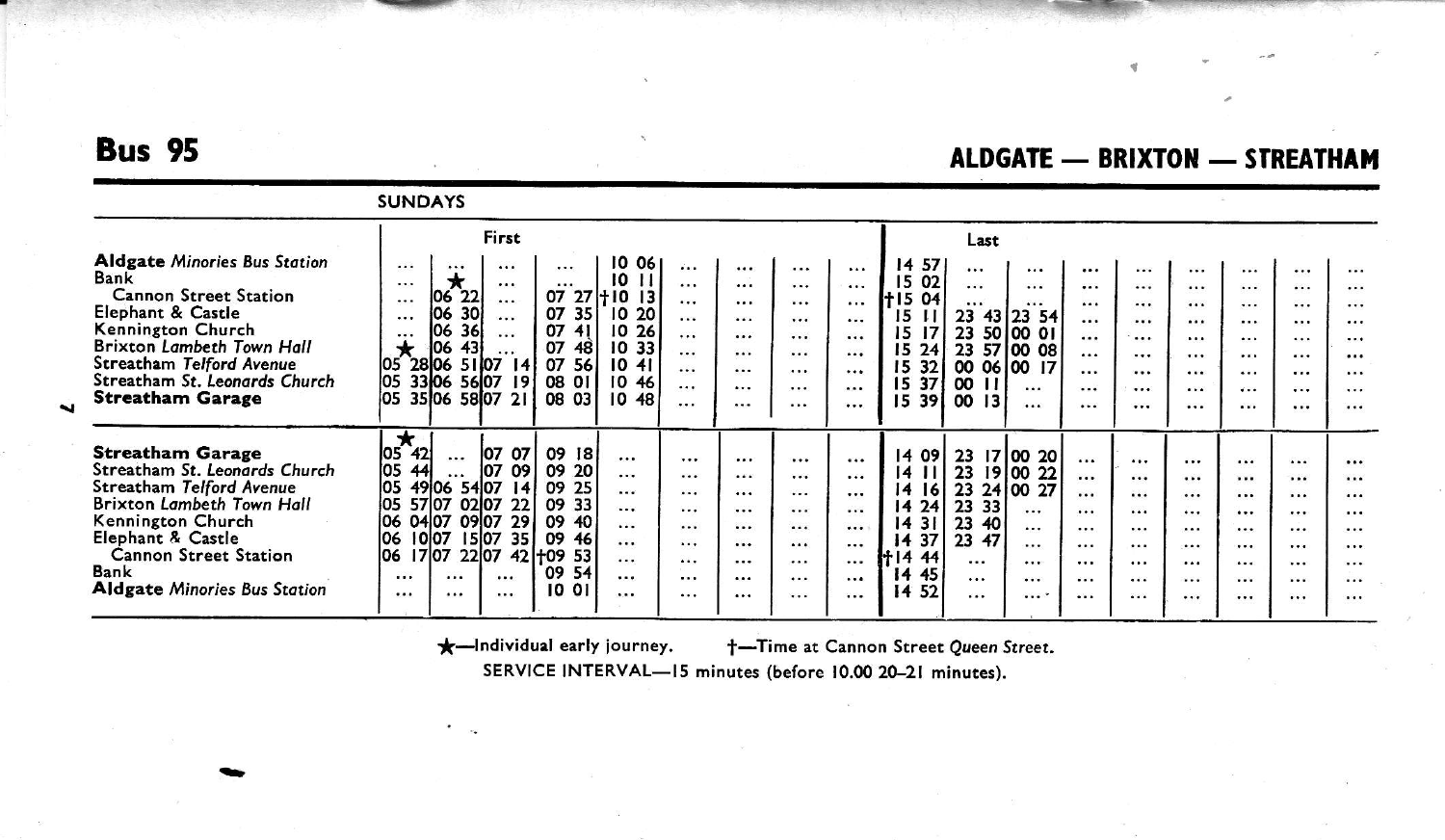# CANNON STREET and **Fares—Bus 95** CANNON STREET and<br>TOOTING BROADWAY

,.

FARES FOR CHILDREN under 14 years of age

One child under 3 years of age accompanied by a fare paying adult or child passenger and<br>not occupying a seat, is carried free. Additional children under 3 years and all children<br>of 3 years and under 14 years of age are ca

**EXCEPT** where the Adult fare is: 6d<br>Child fare is: 4d Child fare is:

#### CANNON STREETS TATION <sup>2</sup>

| 6 Southwark Street 3                                                                                     |                                       |
|----------------------------------------------------------------------------------------------------------|---------------------------------------|
| <b>6 Borough Station 4</b>                                                                               |                                       |
|                                                                                                          |                                       |
| 6 Elephant & Castle 5<br>ı /-                                                                            |                                       |
| 6 Kennington Station 6                                                                                   |                                       |
| 6 Kennington Park Post Office or Oval Station 7<br>1/6<br>6                                              |                                       |
|                                                                                                          |                                       |
| 6 Vassall Road Russell Hotel 8<br>1/6<br>16                                                              |                                       |
| 6 Angell Road White Horse 9<br>6                                                                         |                                       |
| 6 Brixton Police Station or Lambeth Town Hall 10<br>1/6                                                  |                                       |
| 6 Brixton Water Lane 11                                                                                  |                                       |
| 116                                                                                                      |                                       |
| 6 New Park Road 12<br>1/6<br>l /6                                                                        |                                       |
| 6 Telford Avenue 13<br>2/–<br>l/6<br>1/6<br>6<br>$L -$                                                   |                                       |
| 6 Streatham Hill Station or Kingscourt Road 14<br>I / 6<br>6<br>$\overline{ }$                           |                                       |
|                                                                                                          |                                       |
| 6 Streatham St. Leonards Church 15<br>1/6<br>76<br>$1/-$<br>6                                            |                                       |
| 6 Thraie Road 16<br>$1/-$<br>1/6<br>6<br>176<br>$1/-$<br>$2 -$                                           |                                       |
| 1/6<br>$1/-$<br>$I -$<br>6                                                                               | 6 Southcroft Road Mitcham Lane 17     |
|                                                                                                          |                                       |
| <i>\ </i> 6<br>$1/6$ $1/ 1/-$<br>21–<br>$2/-$<br>6 <sup>1</sup><br>$21-$                                 | 6 Amen Corner or Tooting The Mitre 18 |
| $2/- 2/- 2/- 2/- 2/- 2/- 1/6$<br>$1/6$ $1/ 1/-$<br>21–<br>6<br>$2I-$<br>$2/-$<br>$21-$<br>$2/-$<br>$21-$ | <b>6 TOOTING BROADWAY STATION 19</b>  |
|                                                                                                          |                                       |